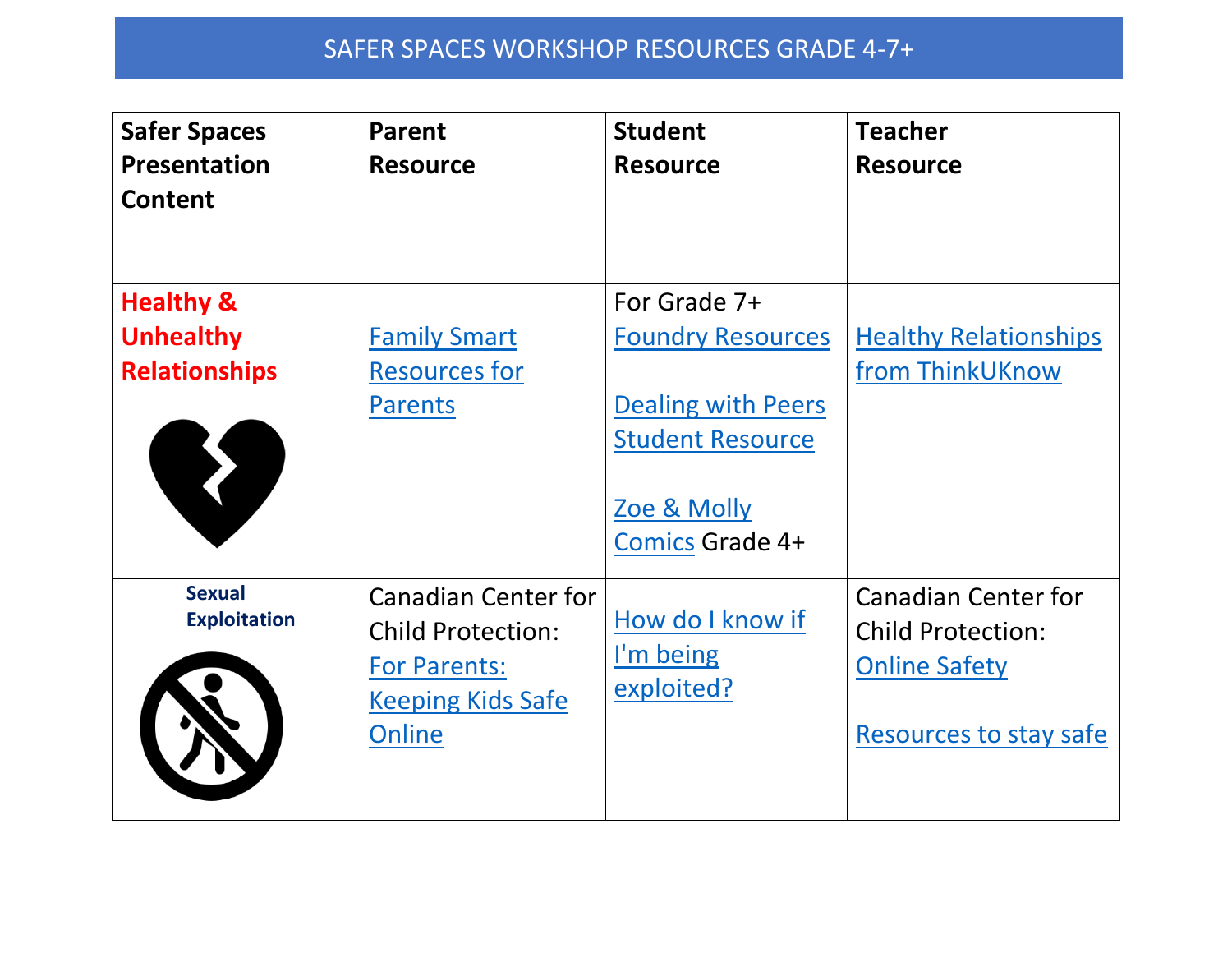## SAFER SPACES WORKSHOP RESOURCES GRADE 4-7+

|                    | <b>ERASE Bullying</b><br><b>Online Safety Guide</b>            | <b>Erase Bullying</b><br><b>Online Safety</b><br>Guide         | <b>ERASE Bullying Online</b><br><b>Safety Guide</b>                  |
|--------------------|----------------------------------------------------------------|----------------------------------------------------------------|----------------------------------------------------------------------|
| A                  | <b>Safer Schools</b><br><b>Together Parent</b><br>Guide to the |                                                                | Zoe & Molly Lesson<br>Package                                        |
|                    | Internet                                                       |                                                                | <b>Digital Literacy</b><br><b>Framework for</b><br><b>Educators</b>  |
| <b>Digital</b>     |                                                                | Think U Know                                                   | Safer Schools                                                        |
| citizenship,       | Think U Know for                                               | resource for                                                   | Together                                                             |
| foot print,<br>and | <b>Parents</b>                                                 | children                                                       | <b>Resource Library</b>                                              |
| permanency         | <b>PREVNET:</b>                                                |                                                                | <b>Websites, Videos and</b>                                          |
|                    | <b>Cyberbullying &amp;</b><br><b>Safety Online</b>             | <b>Feeling Good on</b><br><b>Social Media for</b><br>Grades 4+ | Other resources<br>about<br><b>Bullying/Cyberbullying</b>            |
|                    | <b>Cyberbullying</b><br><b>Pamphlet from</b><br><b>WITS</b>    |                                                                | <b>Teacher resource for</b><br>online lessons Gr K-3<br>Think U Know |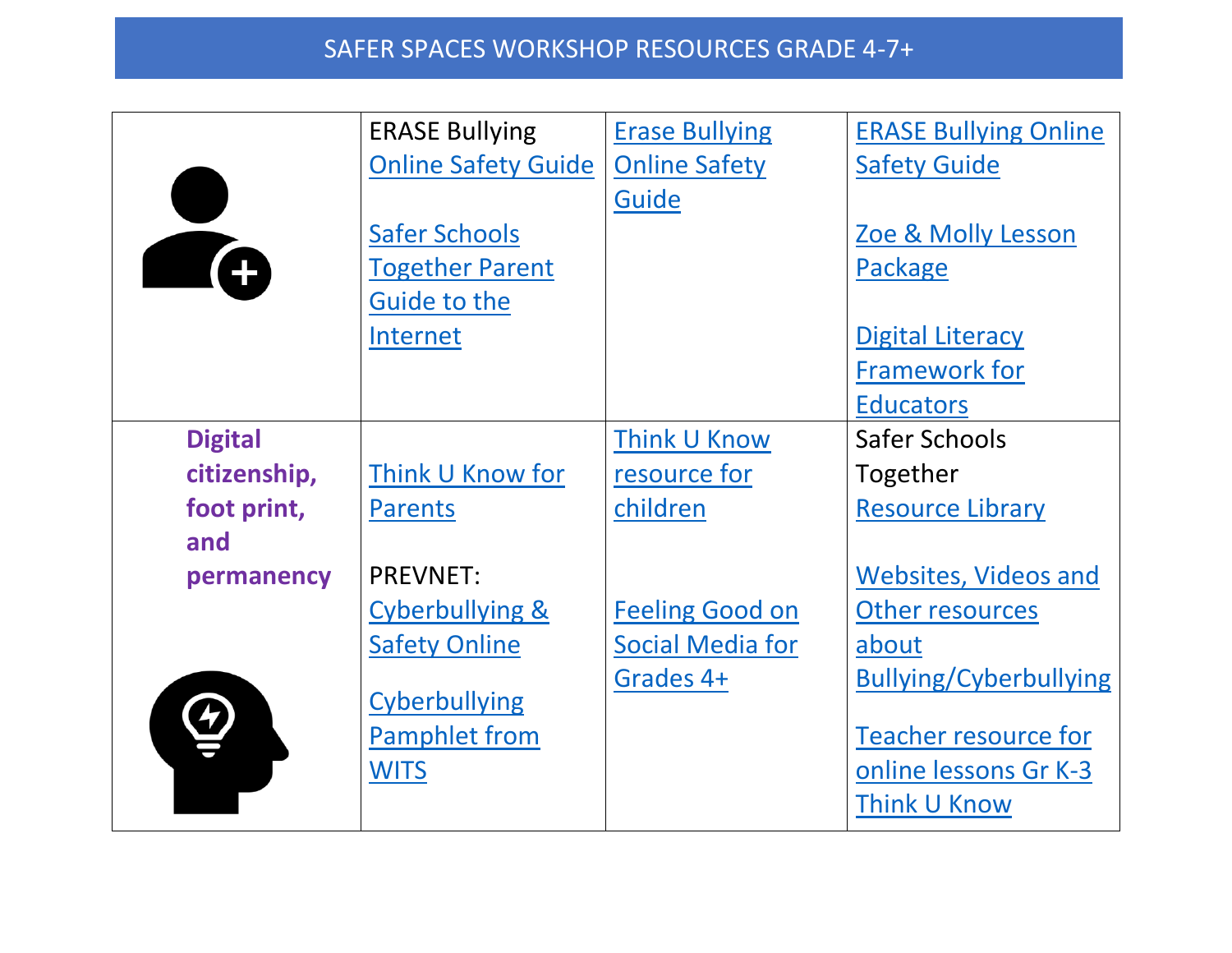| Additional<br><b>Resources</b><br>L.                               | <b>Parent Resource</b><br><b>HUB</b>                                                                  |                                                     | <b>Educator Resource</b><br><b>HUB</b><br><b>EVERFI Digital Literacy</b><br><b>Free Lessons for</b><br>Teachers Grade 6-9 |
|--------------------------------------------------------------------|-------------------------------------------------------------------------------------------------------|-----------------------------------------------------|---------------------------------------------------------------------------------------------------------------------------|
| Location and<br>privacy<br>settings on<br>apps and<br>social media | <b>Media Smarts Tip</b><br><b>Sheet</b><br><b>Resources from</b><br>Children of the<br><b>Streets</b> | How can I protect<br>my privacy on<br>social media? | <b>Resources from</b><br>Children of the<br><b>Streets</b>                                                                |
| <b>EXECUT</b>                                                      |                                                                                                       |                                                     |                                                                                                                           |